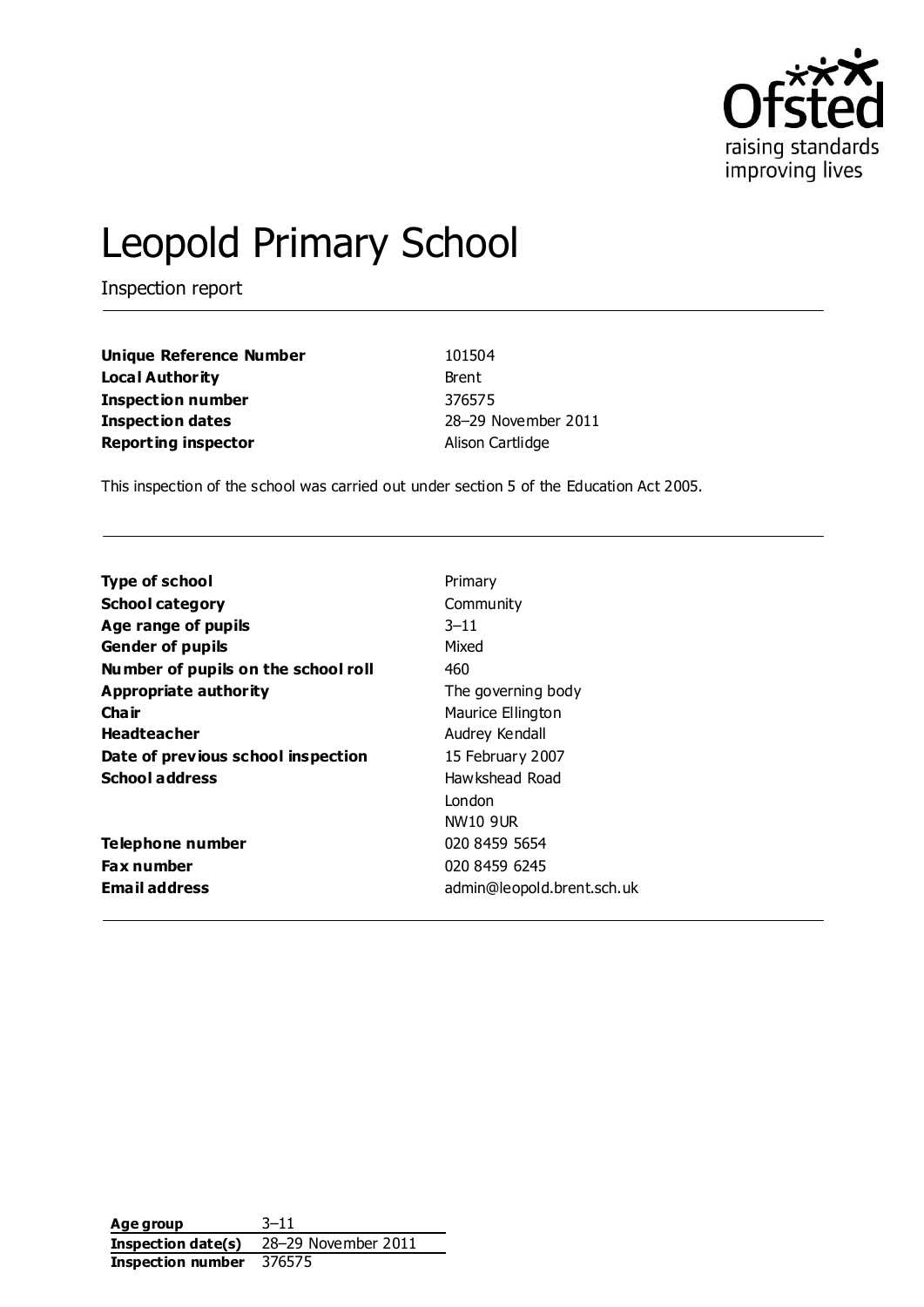The Office for Standards in Education, Children's Services and Skills (Ofsted) regulates and inspects to achieve excellence in the care of children and young people, and in education and skills for learners of all ages. It regulates and inspects childcare and children's social care, and inspects the Children and Family Court Advisory Support Service (Cafcass), schools, colleges, initial teacher training, work-based learning and skills training, adult and community learning, and education and training in prisons and other secure establishments. It assesses council children's services, and inspects services for looked after children, safeguarding and child protection.

Further copies of this report are obtainable from the school. Under the Education Act 2005, the school must provide a copy of this report free of charge to certain categories of people. A charge not exceeding the full cost of reproduction may be made for any other copies supplied.

If you would like a copy of this document in a different format, such as large print or Braille, please telephone 0300 123 4234, or email enquiries@ofsted.gov.uk.

You may copy all or parts of this document for non-commercial educational purposes, as long as you give details of the source and date of publication and do not alter the information in any way.

To receive regular email alerts about new publications, including survey reports and school inspection reports, please visit our website and go to 'Subscribe'.

Piccadilly Gate Store St **Manchester** M1 2WD

T: 0300 123 4234 Textphone: 0161 618 8524 E: enquiries@ofsted.gov.uk W: www.ofsted.gov.uk



© Crown copyright 2011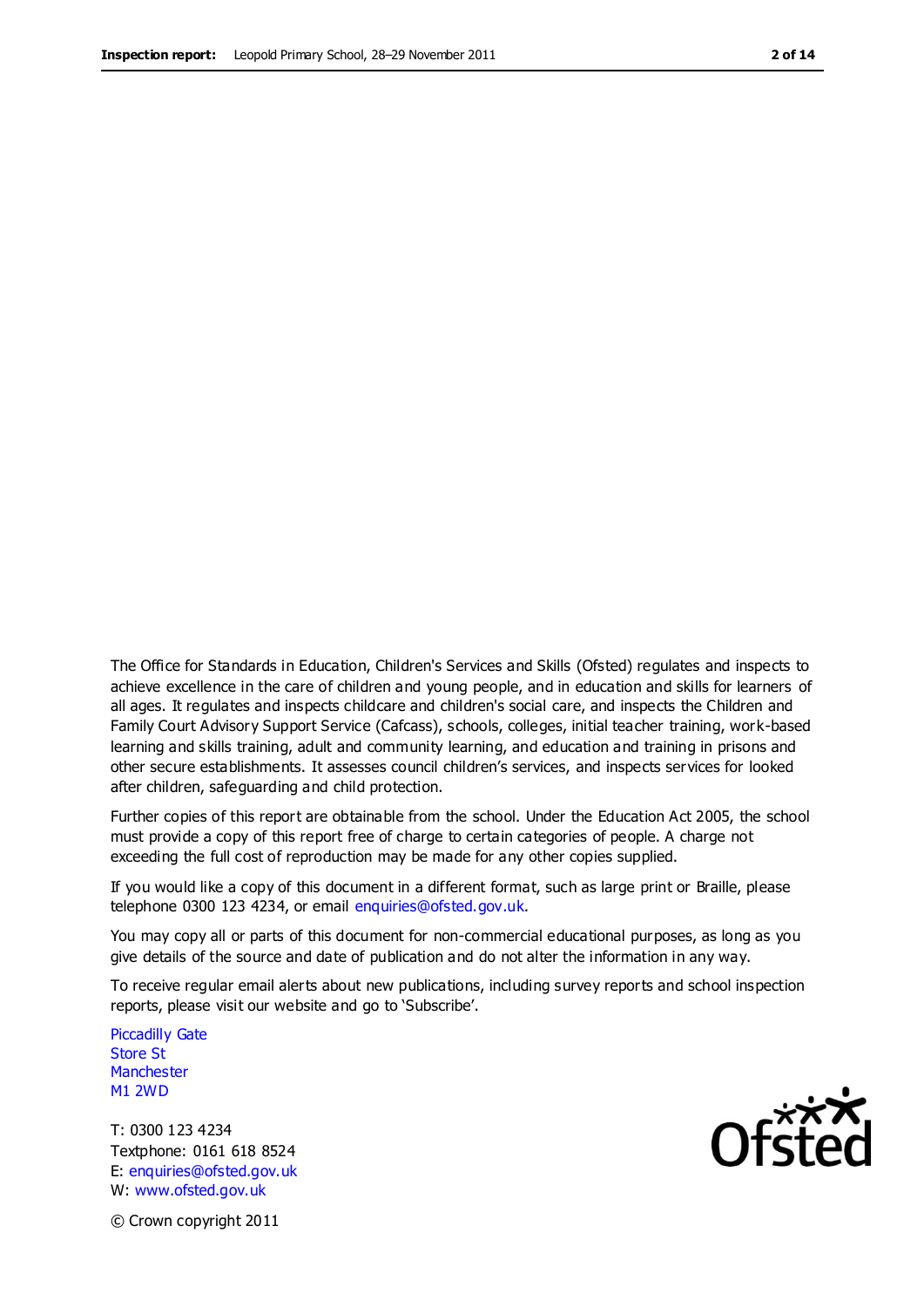# **Introduction**

This inspection was carried out by four additional inspectors. The inspection team observed teaching and learning in 24 lessons, taught by 16 teachers. Meetings were held with members of the governing body, parents and carers, staff and pupils. The inspection team observed the school's work, and looked at pupils' books, information on pupils' progress, policies regarding safeguarding pupils and other documents. Questionnaires from 230 parents and carers, 44 members of staff and 99 pupils were scrutinised.

The inspection team reviewed many aspects of the school's work. It looked in detail at a number of key areas.

- How well teaching and the curriculum are increasing progress, especially of higher-attaining pupils and boys in writing.
- The impact of leaders, including governors, on maintaining high attainment.
- How well the school provides a clear set of values that enables pupils from diverse backgrounds to have good self-esteem and to learn well.

# **Information about the school**

This is a much larger than average-sized primary school. The majority of pupils are of Black or Black British heritage, with other pupils coming from a wide range of backgrounds. The proportion of pupils known to be eligible for free school meals is above average. The school has a below-average percentage of pupils with special educational needs and/or disabilities. These pupils have differing needs, including emotional and behavioural, and severe learning difficulties. While the proportion of pupils who are bilingual is high, with 44 different languages being spoken at the school, only a few pupils are at the early stages of learning to speak English. The school has received several awards including Healthy School Status. Children in the Early Years Foundation Stage are taught in two Nursery and two Reception classes.

The school was undergoing major building work during the inspection.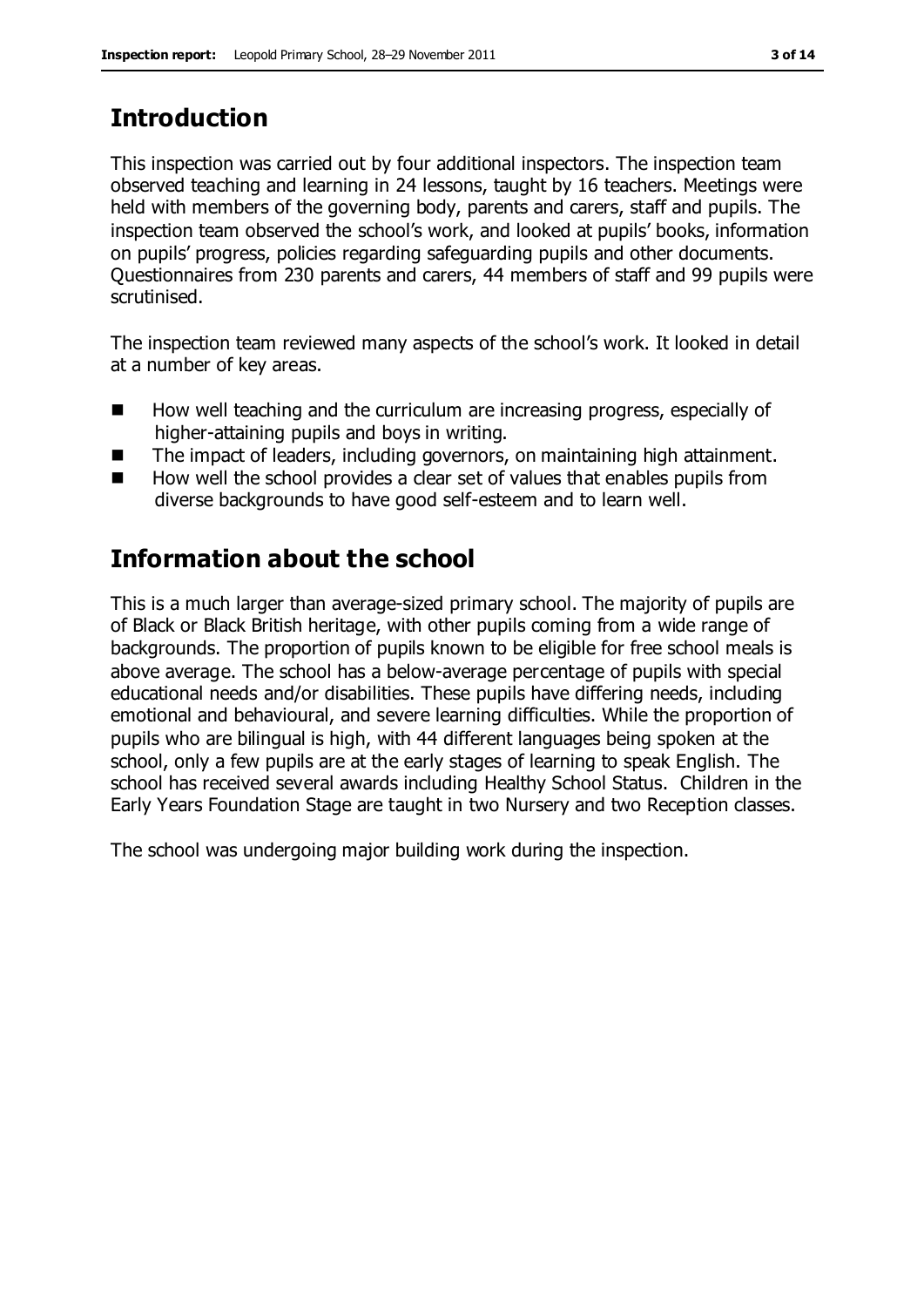## **Inspection judgements**

| Overall effectiveness: how good is the school?  |  |  |
|-------------------------------------------------|--|--|
| The school's capacity for sustained improvement |  |  |

## **Main findings**

Pupils receive a good education at this inclusive and welcoming school. Outstanding partnerships with parents and carers ensure that pupils learn quickly. The school is very popular because parents and carers respect and appreciate the inspirational leadership the headteacher and her dedicated team of staff provide. There is a firm belief that all pupils, irrespective of their backgrounds, can succeed, and consequently pupils develop high levels of self-esteem. Parents and carers make very positive comments such as, 'The headteacher treats us like a family' and 'Teachers are really focused on educating our children.' The high levels of care, guidance and support provided for pupils, alongside a clear set of shared values, contribute strongly towards pupils' exceptional spiritual, moral, social and cultural development. Consequently, all pupils, including those with special educational needs and or/disabilities, behave considerately and are able to feel exceptionally safe at school.

Children make a good start to their education in the Nursery and Reception classes where they gain confidence and become independent. In Years 1 to 6, girls and boys of differing abilities, including those with special educational needs and/or disabilities, make good progress leading to high attainment by the end of Year 6, especially in mathematics. Progress is outstanding in mathematics and good in English. Writing lags behind reading because at times pupils, especially the higher attainers, are not expected to complete their best written work.

Pupils' good behaviour contributes to their good learning in the overwhelming majority of lessons. While most teaching is good, occasionally, lessons are not adapted well enough in the light of assessment information to ensure that pupils' differing needs are met in full, so that all can work to their maximum capacity. Teachers make effective use of praise to encourage pupils and often write comments to help them to improve their work. However, they do not always provide opportunities for pupils to follow up advice.

Good procedures for self-evaluation support the leaders' planning for improvement. Senior leaders have gathered a wealth of information about provision and pupils' progress. However, this is not fully evaluated and used to ensure that minor dips in performance, and slight variations in teaching and learning, are detected and put right as soon as they arise. Good improvements have been made since the previous inspection in the provision for children in the Early Years Foundation Stage and attainment remains high, demonstrating a good capacity to improve further.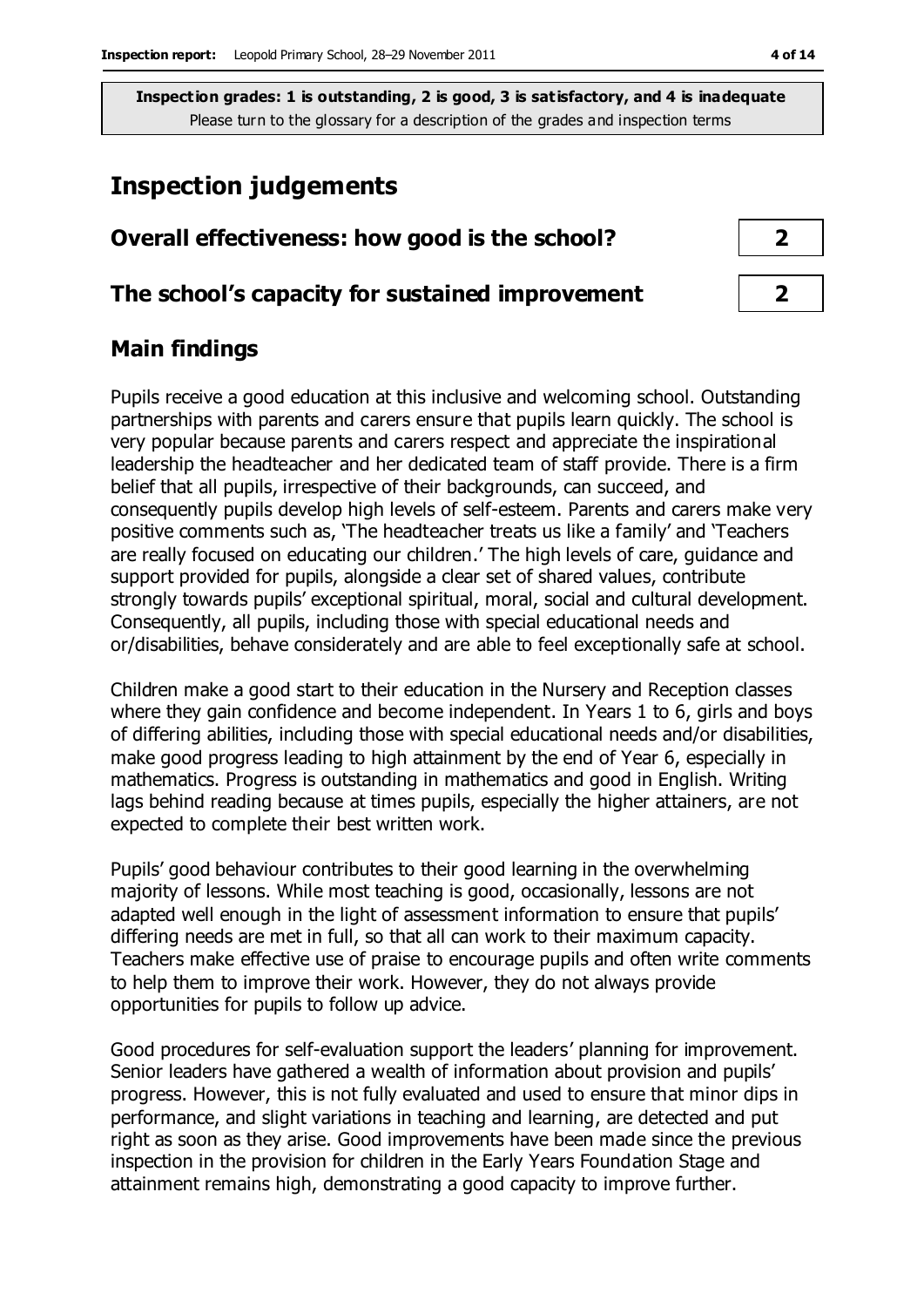#### **What does the school need to do to improve further?**

- Ensure that pupils make at least good progress in all lessons, especially for the higher attainers when writing, by:
	- using assessment information more rigorously to provide work that  $\equiv$ matches pupils' differing needs accurately
	- always expecting pupils to do their best work and providing them with opportunities to respond to teachers' marking
	- making effective use of information and communication technology (ICT).
- Increase the rigour of self-evaluation, so that information collected on monitoring provision and pupils' progress is analysed swiftly, and minor weaknesses are identified and rectified as soon as they arise.

#### **Outcomes for individuals and groups of pupils 1**

The large majority of children join the Early Years Foundation Stage having the level of development typical for children of this age. Above-average attendance reflects the pupils' great enthusiasm for coming to school. They especially appreciate the interesting activities provided. For example, in an English lesson in Year 3, pupils enjoyed taking part in a drama before planning a book review, and in Year 1, 'hot seating' was used to aid discussion about characters in a story. All pupils, including those who are learning to speak English as an additional language, do well over time and learning is quick in most lessons. Differences in attainment between girls' and boys' writing are not apparent in lessons, and pupils produce a good quantity of writing. However, there are occasions when pupils of differing abilities are not challenged enough to do their best work. Pupils are supportive of each other and work together well. For example, in a phonics (linking letters with the sounds they make) lesson in Year 1, pupils supported each other well when spelling a sentence and answering a riddle.

Pupils' achievement is good for all groups of pupils, with Black and Black British pupils doing especially well. Those with special educational needs and/or disabilities are given good support towards reaching their specific targets. However, pupils of differing abilities do not always apply their writing and ICT skills fully when working in other subjects. The school is working well to reduce the late arrival of a few pupils. Nevertheless, their high attainment and good personal development means that pupils are prepared well for the next stage of education and later life.

Pupils feel very safe at school and know how to avoid danger, including during the building work. They know that their worries are tackled swiftly and effectively. Pupils' spiritual, moral, social and cultural development is a particular strength and they contribute well to the school and wider community. They raise funds for charities and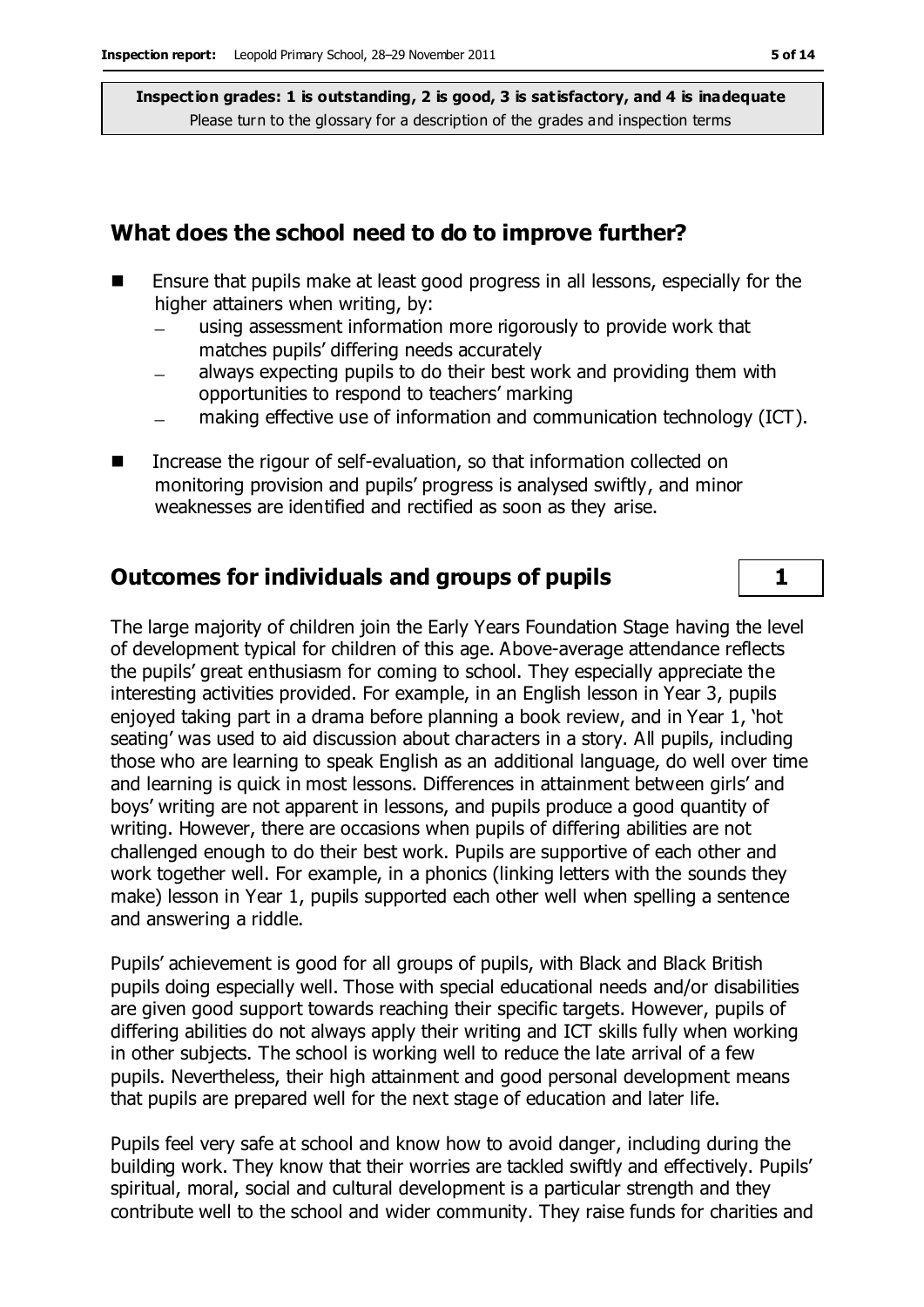carry out helpful tasks around the school. Pupils make sensitive reflections when talking about topics such as 'where does the sky start?' and are good at following the school's clear moral code. For example, in Year 2, pupils were keen to help 'Percy the puppet' to learn how to make friends. The school deserves its Healthy School status because pupils are keen to take part in the various sporting activities on offer, have a good understanding of what constitutes a healthy lifestyle and an above-average proportion of pupils appreciate healthy options in the school meals.

These are the grades for pupils' outcomes

| Pupils' achievement and the extent to which they enjoy their learning                                       | 1                        |
|-------------------------------------------------------------------------------------------------------------|--------------------------|
| Taking into account:                                                                                        |                          |
| Pupils' attainment <sup>1</sup>                                                                             | 1                        |
| The quality of pupils' learning and their progress                                                          | 2                        |
| The quality of learning for pupils with special educational needs and/or disabilities<br>and their progress | $\mathcal{P}$            |
| The extent to which pupils feel safe                                                                        | 1                        |
| Pupils' behaviour                                                                                           | $\overline{\mathbf{2}}$  |
| The extent to which pupils adopt healthy lifestyles                                                         | $\overline{\mathbf{2}}$  |
| The extent to which pupils contribute to the school and wider community                                     | $\overline{\mathbf{2}}$  |
| The extent to which pupils develop workplace and other skills that will                                     | $\overline{\phantom{a}}$ |
| contribute to their future economic well-being                                                              |                          |
| Taking into account:                                                                                        | 2                        |
| Pupils' attendance <sup>1</sup>                                                                             |                          |
| The extent of pupils' spiritual, moral, social and cultural development                                     | 1                        |

## **How effective is the provision?**

Teachers and teaching assistants are enthusiastic, form good relationships with the pupils and manage behaviour well. They strive to make learning interesting and engage the pupils well in most lessons by varying the activities. Teachers help pupils, including those who are learning to speak English as an additional language, to understand the purpose of work and the meaning of specific vocabulary. They use praise well and often have mid-lesson opportunities to share good work. They use resources effectively to support teaching and learning. For example, at the start of a mathematics lesson in Year 4, pupils enjoyed a rap about equivalent fractions and could understand the difference in fractions more clearly when shown as portions of a cake. The curriculum focuses well on the development of literacy and numeracy skills and leaders are working on providing broader opportunities for cross-curricular work to extend writing and ICT. Work started is already helping to engage further the interest of boys. The creative arts are promoted well and the school provides a

 $\overline{a}$ <sup>1</sup> The grades for attainment and attendance are: 1 is high; 2 is above average; 3 is broadly average; and 4 is low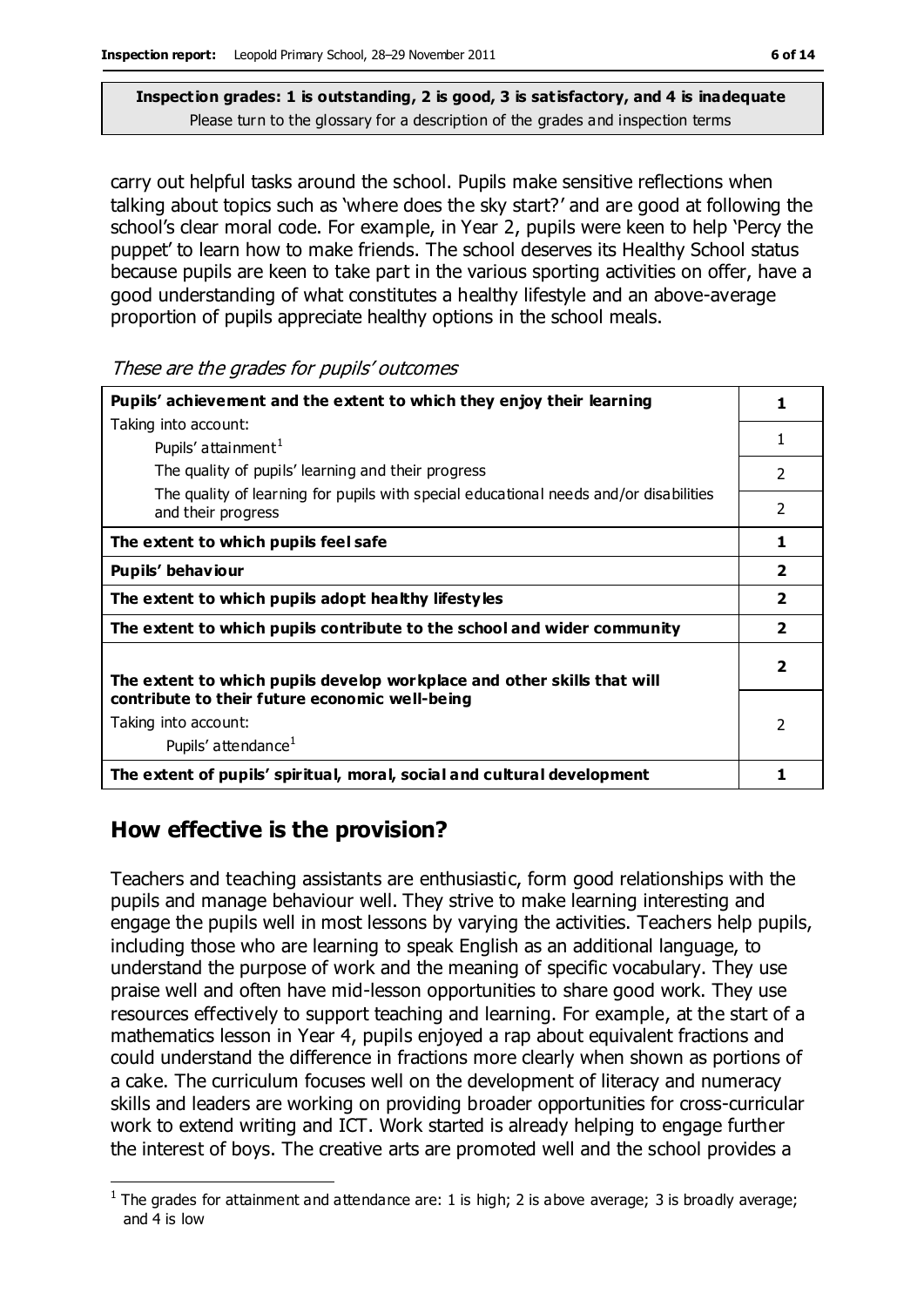wide range of additional activities. For example, pupils can learn to play instruments including steel pans.

Members of staff know the pupils very well and keep track of their individual progress meticulously. There is particularly good support for pupils who are finding life difficult, enabling them and their families to take a full part in what the school has to offer. Close links with other schools and external agencies ensure that transition arrangements are strong, enabling pupils to be confident about changing class or school. Attendance, particularly of pupils whose circumstances make them potentially vulnerable, is monitored well and posters around the school provide helpful guidance such as 'friendship is like sand, don't let it slip away' and 'it takes more than one to share'.

These are the grades for the quality of provision

| The quality of teaching                                                                                    |  |
|------------------------------------------------------------------------------------------------------------|--|
| Taking into account:                                                                                       |  |
| The use of assessment to support learning                                                                  |  |
| The extent to which the curriculum meets pupils' needs, including, where<br>relevant, through partnerships |  |
| The effectiveness of care, guidance and support                                                            |  |

#### **How effective are leadership and management?**

The headteacher shares her passion and high aspirations for the school with other leaders. There is a clear understanding of what needs to be done to improve the school further. Whole-school developments are having a positive and sustained impact on pupils' progress, although some evaluations are not made soon enough to prevent minor dips in provision and performance. The promotion of equality of opportunity and tackling discrimination is good and pupils of differing abilities are supported and encouraged equally well. All pupils are included very well socially, and the school is working successfully to eliminate any slight unevenness in learning and progress between classes.

The school's arrangements to safeguard pupils are thorough. Members of staff are trained effectively, with the result that procedures are carried out robustly. Leaders and the governing body are diligent, although some training records are not kept fully up to date. An overwhelming majority of parents and carers are delighted that their children are kept safe at school.

Members of the governing body is knowledgeable about the school. They play a key role in supporting and challenging other leaders. For example, they recently identified the need to increase supervision on the playground and, as a result of changes made, there has been a reduction in minor accidents. The school provides good opportunities for pupils to be involved in the local community and to learn about cultures other than their own. For example, pupils recently helped design the new school building and supported outreach work in Africa. Parents and carers are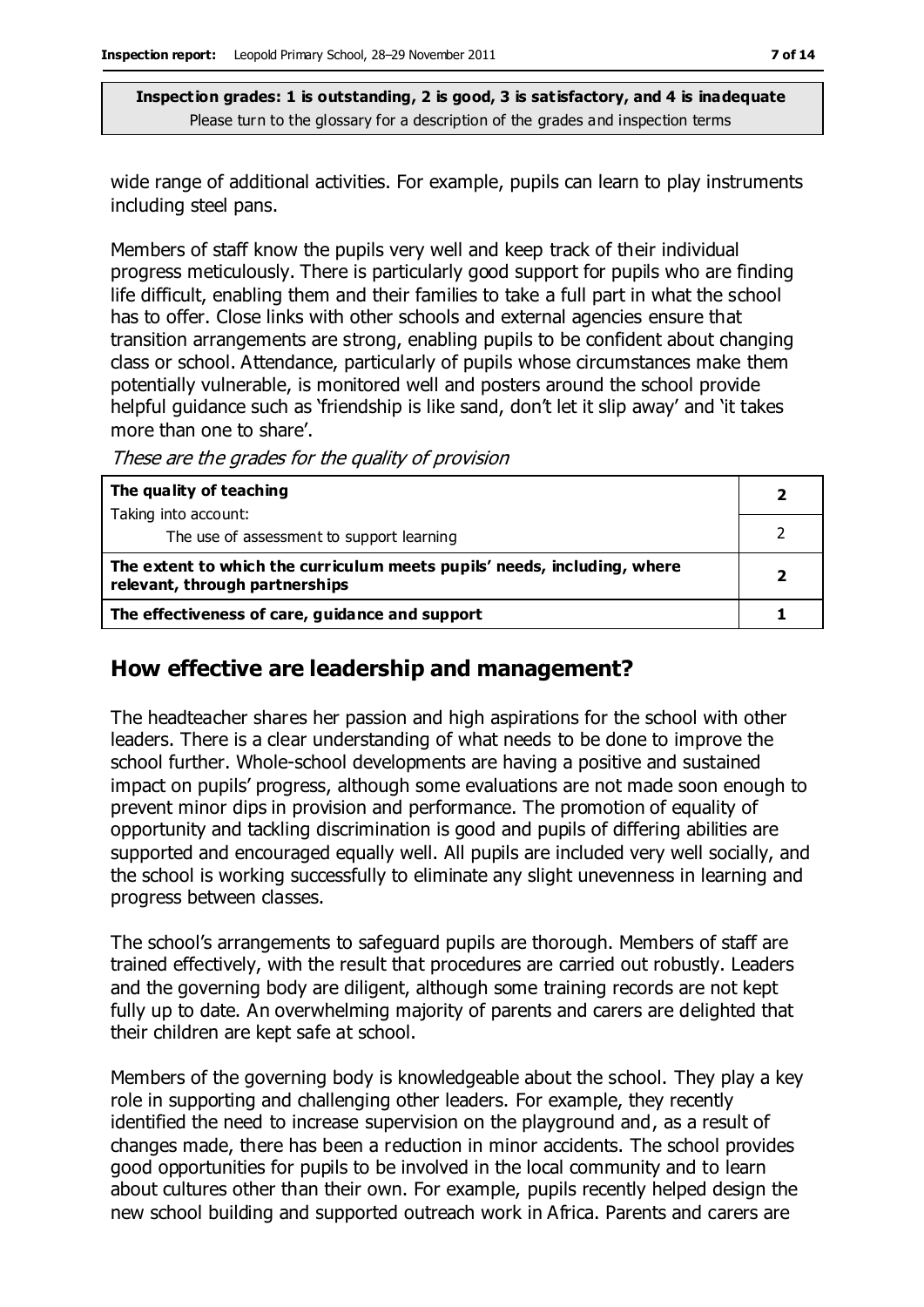exceptionally well involved in their children's education. For example, several parents help with reading in school and parents and carers are very keen that their children should succeed.

These are the grades for leadership and management

| The effectiveness of leadership and management in embedding ambition and<br>driving improvement                                                                     |                         |
|---------------------------------------------------------------------------------------------------------------------------------------------------------------------|-------------------------|
| Taking into account:                                                                                                                                                |                         |
| The leadership and management of teaching and learning                                                                                                              | 2                       |
| The effectiveness of the governing body in challenging and supporting the<br>school so that weaknesses are tackled decisively and statutory responsibilities<br>met | 2                       |
| The effectiveness of the school's engagement with parents and carers                                                                                                | 1                       |
| The effectiveness of partnerships in promoting learning and well-being                                                                                              | $\overline{\mathbf{2}}$ |
| The effectiveness with which the school promotes equality of opportunity and<br>tackles discrimination                                                              | $\overline{\mathbf{2}}$ |
| The effectiveness of safeguarding procedures                                                                                                                        | $\overline{\mathbf{2}}$ |
| The effectiveness with which the school promotes community cohesion                                                                                                 | $\overline{2}$          |
| The effectiveness with which the school deploys resources to achieve value for<br>money                                                                             | 1                       |

## **Early Years Foundation Stage**

Children make good progress in the Nursery and Reception classes, especially in their personal, social and emotional development, and in speaking and listening. Consequently, pupils enter Year 1 with skills above those expected for their age. A wide range of activities is made available indoors and outside, and children enjoy working with each other and members of staff. For example, during the inspection, children in the Nursery enjoyed using new vocabulary when discussing a hospital visit and worked well with an adult to program a toy to travel to various numerals. Children in the Reception were fully engaged in sharing stories and learning about the dark.

Strong links with parents and carers enable children to settle into school life swiftly and to establish good relationships with each other and their teachers. Clear routines help children to become happy and keen to learn. Children enjoy talking about what they are doing, learn quickly and behave sensibly. Sensitive support is provided for children's social and emotional needs. There are good arrangements for assessing learning. Children make choices about what they are going to do, although some activities provide limited opportunities for the development of writing. Leaders have realistic plans for improvement and members of staff are working well with children to modify the curriculum to match their interests. For example, this term, activities reflect the children's interest in space. Leaders are aware that assessment data are not always analysed in detail to help evaluate all aspects of trends in performance.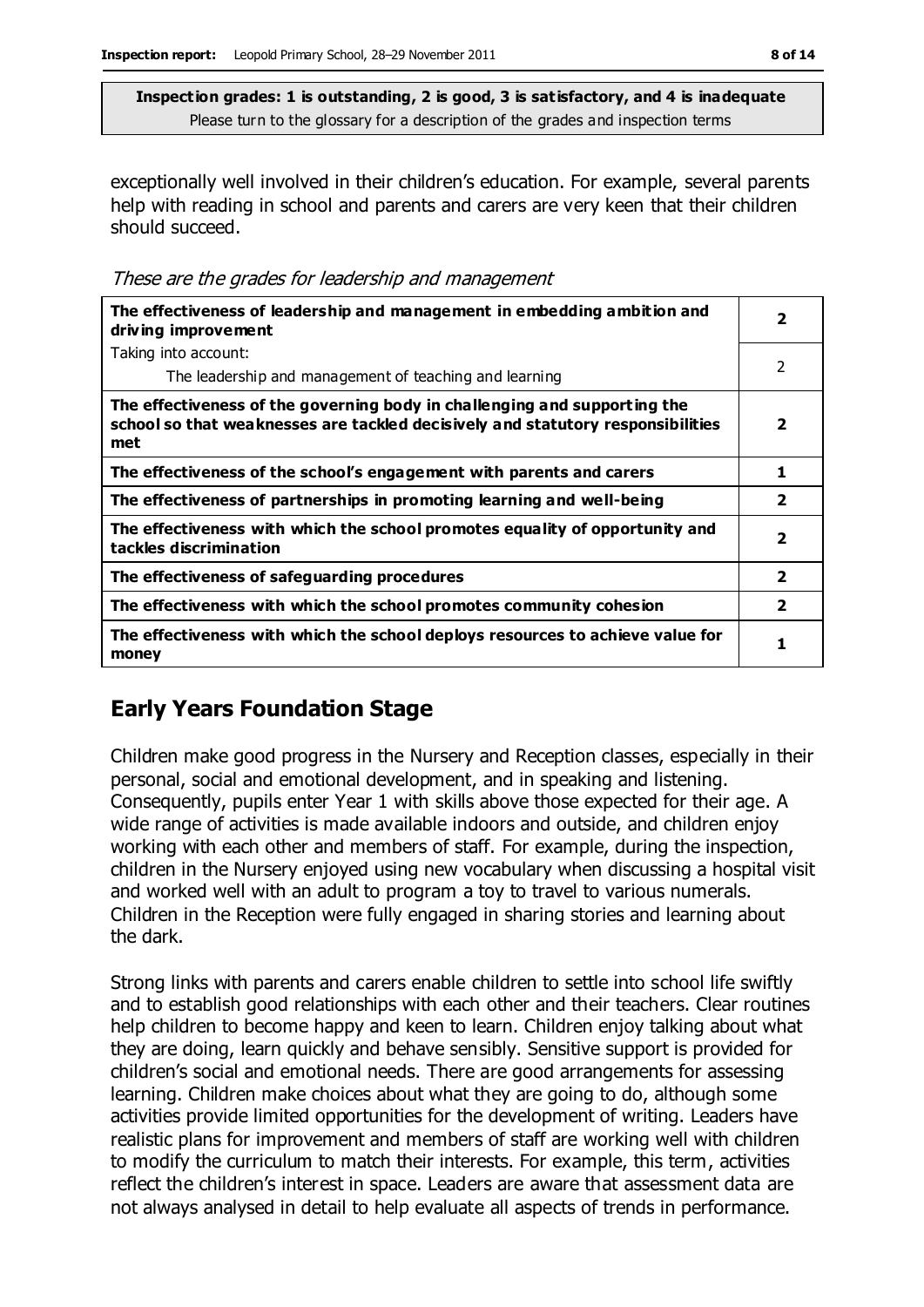These are the grades for the Early Years Foundation Stage

| Overall effectiveness of the Early Years Foundation Stage                    |  |
|------------------------------------------------------------------------------|--|
| Taking into account:                                                         |  |
| Outcomes for children in the Early Years Foundation Stage                    |  |
| The quality of provision in the Early Years Foundation Stage                 |  |
| The effectiveness of leadership and management of the Early Years Foundation |  |
| Stage                                                                        |  |

## **Views of parents and carers**

There was an above-average response to the inspection questionnaire and the overwhelming majority of parents and carers are positive about all aspects of the school. They are particularly pleased with the way the school is led and managed, that their children enjoy school and are kept healthy. The inspection team also found this to be the case. A very few parents and carers disagreed that the school deals with unacceptable behaviour well or takes into account their concerns and suggestions. During this inspection, the inspection team found that the school responds to concerns and suggestions well and occasional instances of unacceptable behaviour are dealt with appropriately.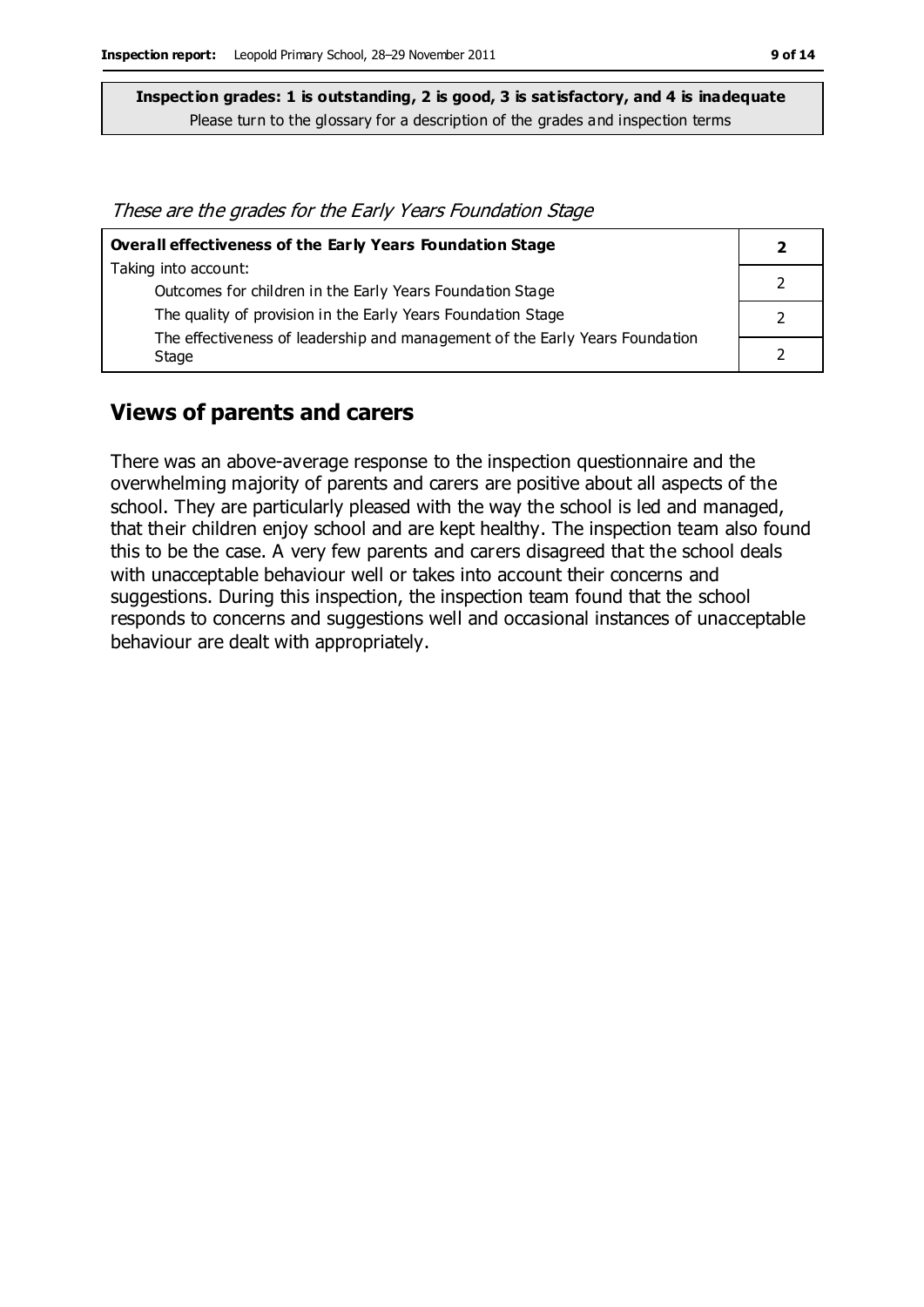#### **Responses from parents and carers to Ofsted's questionnaire**

Ofsted invited all the registered parents and carers of pupils registered at Leopold Primary School to complete a questionnaire about their views of the school.

In the questionnaire, parents and carers were asked to record how strongly they agreed with 13 statements about the school.

The inspection team received 230 completed questionnaires by the end of the on-site inspection. In total, there are 460 pupils registered at the school.

| <b>Statements</b>                                                                                                                                                                                                                                       | <b>Strongly</b><br>agree |               | Agree        |               |                | <b>Disagree</b> |                | <b>Strongly</b><br>disagree |  |
|---------------------------------------------------------------------------------------------------------------------------------------------------------------------------------------------------------------------------------------------------------|--------------------------|---------------|--------------|---------------|----------------|-----------------|----------------|-----------------------------|--|
|                                                                                                                                                                                                                                                         | <b>Total</b>             | $\frac{1}{2}$ | <b>Total</b> | $\frac{1}{2}$ | <b>Total</b>   | $\frac{1}{2}$   | <b>Total</b>   | $\frac{1}{2}$               |  |
| My child enjoys school                                                                                                                                                                                                                                  | 178                      | 77            | 50           | 22            | 0              | $\mathbf 0$     | $\mathbf 0$    | $\mathbf 0$                 |  |
| The school keeps my child<br>safe                                                                                                                                                                                                                       | 171                      | 74            | 58           | 25            | $\mathbf{1}$   | $\mathbf 0$     | $\mathbf 0$    | $\mathbf 0$                 |  |
| The school informs me about<br>my child's progress                                                                                                                                                                                                      | 160                      | 70            | 67           | 29            | $\mathbf{1}$   | $\mathbf 0$     | $\mathbf 0$    | $\mathbf 0$                 |  |
| My child is making enough<br>progress at this school                                                                                                                                                                                                    | 160                      | 70            | 66           | 29            | $\overline{2}$ | 1               | $\mathbf 0$    | $\mathbf 0$                 |  |
| The teaching is good at this<br>school                                                                                                                                                                                                                  | 171                      | 74            | 55           | 24            | $\mathbf{1}$   | $\mathbf 0$     | $\mathbf{1}$   | $\mathbf 0$                 |  |
| The school helps me to<br>support my child's learning                                                                                                                                                                                                   | 153                      | 67            | 75           | 33            | $\mathbf{1}$   | $\Omega$        | $\Omega$       | $\mathbf 0$                 |  |
| The school helps my child to<br>have a healthy lifestyle                                                                                                                                                                                                | 148                      | 64            | 74           | 32            | $\pmb{0}$      | $\mathbf 0$     | $\mathbf 0$    | $\mathbf 0$                 |  |
| The school makes sure that<br>my child is well prepared for<br>the future (for example<br>changing year group,<br>changing school, and for<br>children who are finishing<br>school, entering further or<br>higher education, or entering<br>employment) | 135                      | 59            | 79           | 34            | $\mathbf{1}$   | $\mathbf 0$     | $\mathbf{0}$   | 0                           |  |
| The school meets my child's<br>particular needs                                                                                                                                                                                                         | 128                      | 56            | 87           | 38            | $\mathbf{1}$   | $\mathbf 0$     | $\overline{2}$ | $\mathbf{1}$                |  |
| The school deals effectively<br>with unacceptable behaviour                                                                                                                                                                                             | 140                      | 61            | 78           | 34            | 5              | 2               | $\mathbf 0$    | $\mathbf 0$                 |  |
| The school takes account of<br>my suggestions and<br>concerns                                                                                                                                                                                           | 120                      | 52            | 94           | 41            | 4              | $\overline{2}$  | $\mathbf 0$    | $\mathbf 0$                 |  |
| The school is led and<br>managed effectively                                                                                                                                                                                                            | 172                      | 75            | 50           | 22            | $\pmb{0}$      | $\mathbf 0$     | $\mathbf 0$    | $\mathbf 0$                 |  |
| Overall, I am happy with my<br>child's experience at this<br>school                                                                                                                                                                                     | 174                      | 76            | 54           | 23            | $\overline{2}$ | 1               | $\mathbf 0$    | 0                           |  |

The table above summarises the responses that parents and carers made to each statement. The percentages indicate the proportion of parents and carers giving that response out of the total number of completed questionnaires. Where one or more parents and carers chose not to answer a particular question, the percentages will not add up to 100%.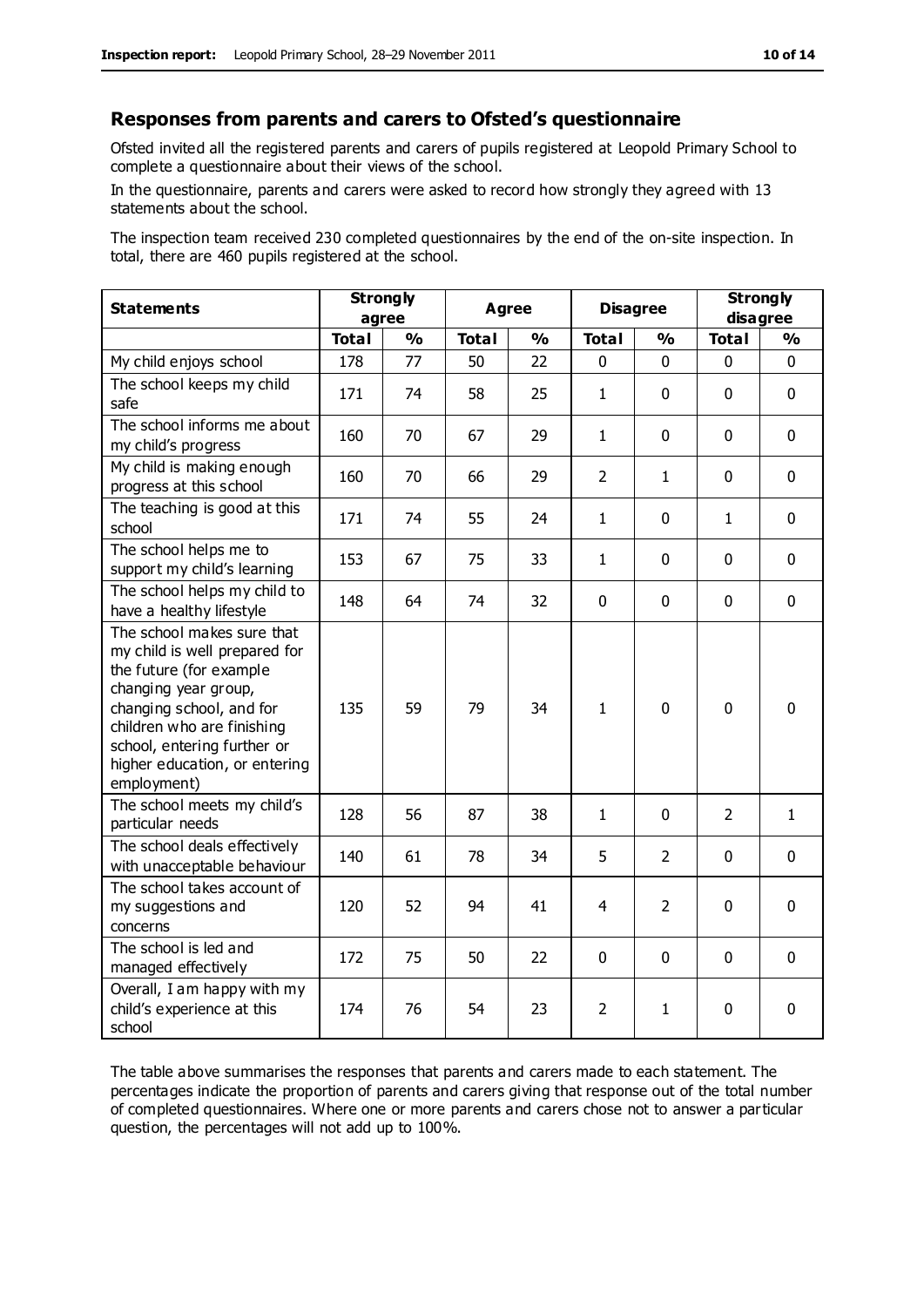# **Glossary**

## **What inspection judgements mean**

| Grade   | <b>Judgement</b> | <b>Description</b>                                            |
|---------|------------------|---------------------------------------------------------------|
| Grade 1 | Outstanding      | These features are highly effective. An outstanding           |
|         |                  | school provides exceptionally well for all its pupils' needs. |
| Grade 2 | Good             | These are very positive features of a school. A school        |
|         |                  | that is good is serving its pupils well.                      |
| Grade 3 | Satisfactory     | These features are of reasonable quality. A satisfactory      |
|         |                  | school is providing adequately for its pupils.                |
| Grade 4 | Inadequate       | These features are not of an acceptable standard. An          |
|         |                  | inadequate school needs to make significant                   |
|         |                  | improvement in order to meet the needs of its pupils.         |
|         |                  | Ofsted inspectors will make further visits until it           |
|         |                  | improves.                                                     |

## **Overall effectiveness of schools**

|                       |                    |      | Overall effectiveness judgement (percentage of schools) |                   |
|-----------------------|--------------------|------|---------------------------------------------------------|-------------------|
| <b>Type of school</b> | <b>Outstanding</b> | Good | <b>Satisfactory</b>                                     | <b>Inadequate</b> |
| Nursery schools       | 43                 | 47   | 10                                                      |                   |
| Primary schools       | 6                  | 46   | 42                                                      |                   |
| Secondary             | 14                 | 36   | 41                                                      |                   |
| schools               |                    |      |                                                         |                   |
| Sixth forms           | 15                 | 42   | 41                                                      | 3                 |
| Special schools       | 30                 | 48   | 19                                                      |                   |
| Pupil referral        | 14                 | 50   | 31                                                      |                   |
| units                 |                    |      |                                                         |                   |
| All schools           | 10                 | 44   | 39                                                      |                   |

New school inspection arrangements were introduced on 1 September 2009. This means that inspectors now make some additional judgements that were not made previously.

The data in the table above are for the period 1 September 2010 to 08 April 2011 and are consistent with the latest published official statistics about maintained school inspection outcomes (see www.ofsted.gov.uk).

The sample of schools inspected during 2010/11 was not representative of all schools nationally, as weaker schools are inspected more frequently than good or outstanding schools.

Percentages are rounded and do not always add exactly to 100.

Sixth form figures reflect the judgements made for the overall effectiveness of the sixth form in secondary schools, special schools and pupil referral units.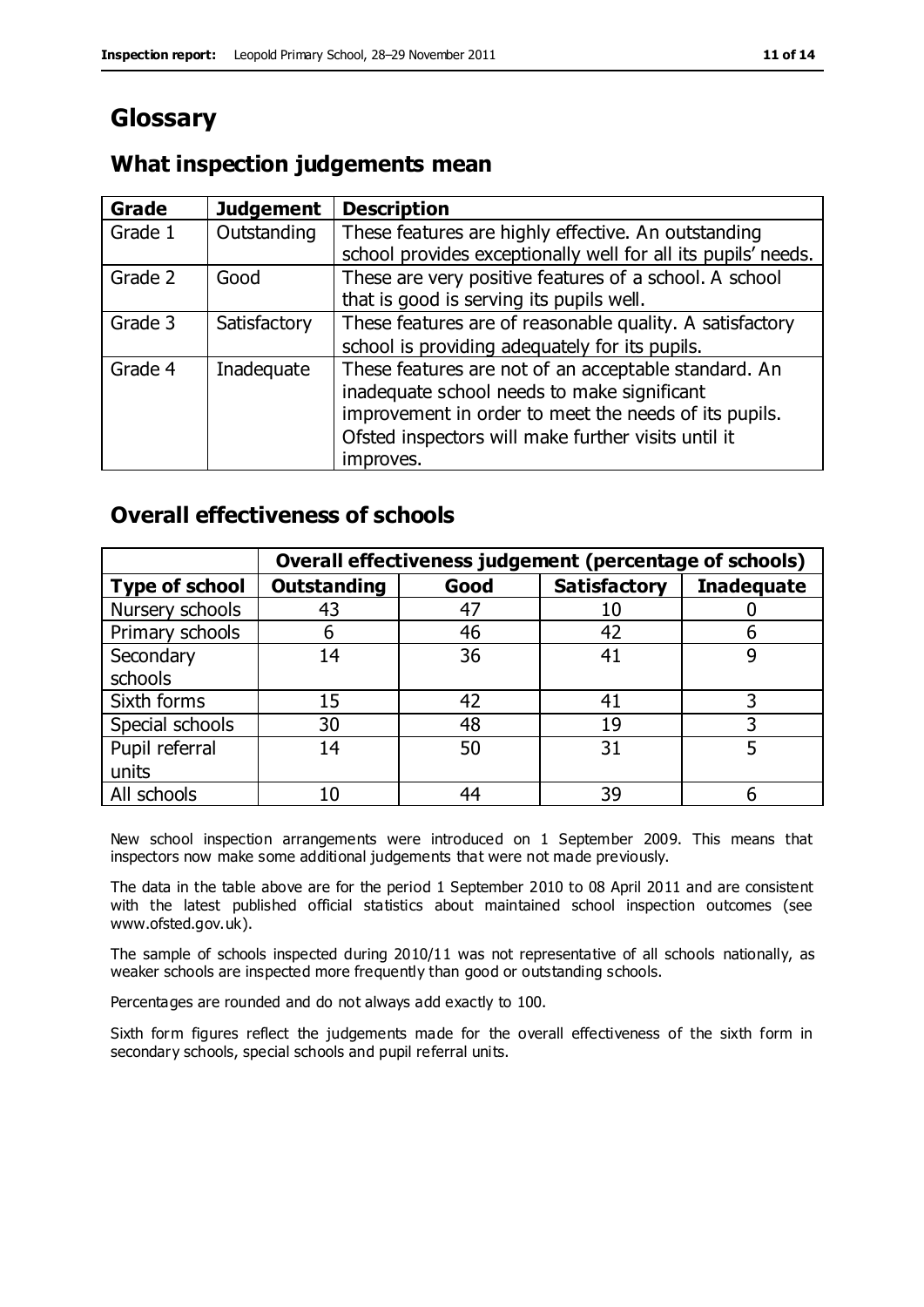# **Common terminology used by inspectors**

| Achievement:               | the progress and success of a pupil in their<br>learning, development or training.                                                                                                                                                                                                                                                |
|----------------------------|-----------------------------------------------------------------------------------------------------------------------------------------------------------------------------------------------------------------------------------------------------------------------------------------------------------------------------------|
| Attainment:                | the standard of the pupils' work shown by test and<br>examination results and in lessons.                                                                                                                                                                                                                                         |
| Capacity to improve:       | the proven ability of the school to continue<br>improving. Inspectors base this judgement on what<br>the school has accomplished so far and on the<br>quality of its systems to maintain improvement.                                                                                                                             |
| Leadership and management: | the contribution of all the staff with responsibilities,<br>not just the headteacher, to identifying priorities,<br>directing and motivating staff and running the<br>school.                                                                                                                                                     |
| Learning:                  | how well pupils acquire knowledge, develop their<br>understanding, learn and practise skills and are<br>developing their competence as learners.                                                                                                                                                                                  |
| Overall effectiveness:     | inspectors form a judgement on a school's overall<br>effectiveness based on the findings from their<br>inspection of the school. The following judgements,<br>in particular, influence what the overall<br>effectiveness judgement will be.                                                                                       |
|                            | The school's capacity for sustained<br>improvement.<br>Outcomes for individuals and groups of<br>H<br>pupils.<br>The quality of teaching.<br>ш<br>The extent to which the curriculum meets<br>٠<br>pupils' needs, including, where relevant,<br>through partnerships.<br>The effectiveness of care, guidance and<br>H<br>support. |
| Progress:                  | the rate at which pupils are learning in lessons and<br>over longer periods of time. It is often measured<br>by comparing the pupils' attainment at the end of a<br>key stage with their attainment when they started.                                                                                                            |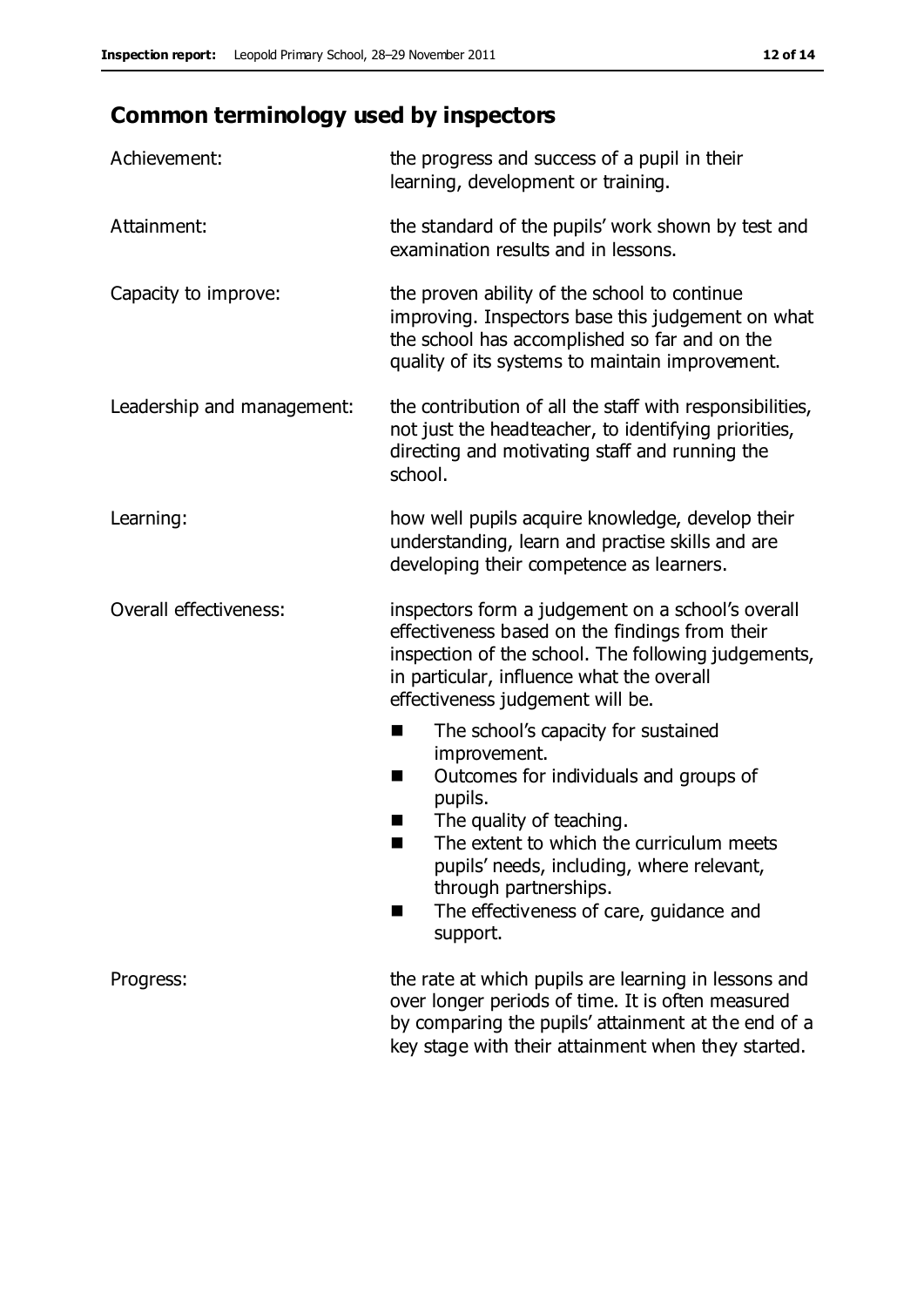#### **This letter is provided for the school, parents and carers to share with their children. It describes Ofsted's main findings from the inspection of their school.**

30 November 2011

Dear Pupils

#### **Inspection of Leopold Primary School, Willesden NW10 9UR**

We enjoyed coming to see your friendly school. Thank you for being so helpful during our visit. We are pleased to tell you that your school provides you with a good education.

These are the best things about your school.

- You enjoy school and make good progress, especially in mathematics.
- You feel very safe at school and are exceptionally good at understanding the importance of values that help you to respect and get on well with others.
- We agree with you when you say that teachers look after you really well.
- The headteacher and other leaders are doing a good job and know what needs to be done to make your school even better.
- Your parents and carers are very pleased that you come to this school.

These are the things we have asked your school to do next to help it improve.

- Help you to always learn quickly, especially those of you who are good at writing, by making sure you are always given work that is hard enough for you, use what you have learnt in ICT, produce your best work and are given the chance to respond to teachers' marking straight away.
- Make sure that the information leaders collect on how well you are doing is used quickly to spot when you are not doing well enough and to put this right as soon as possible.

Thank you once again for telling us about your school and letting us see your work. All of you could continue to help your teachers by always doing your best writing, using your ICT skills and taking notice of teachers' marking.

Yours sincerely

Alison Cartlidge Lead Inspector



raising standards improving lives